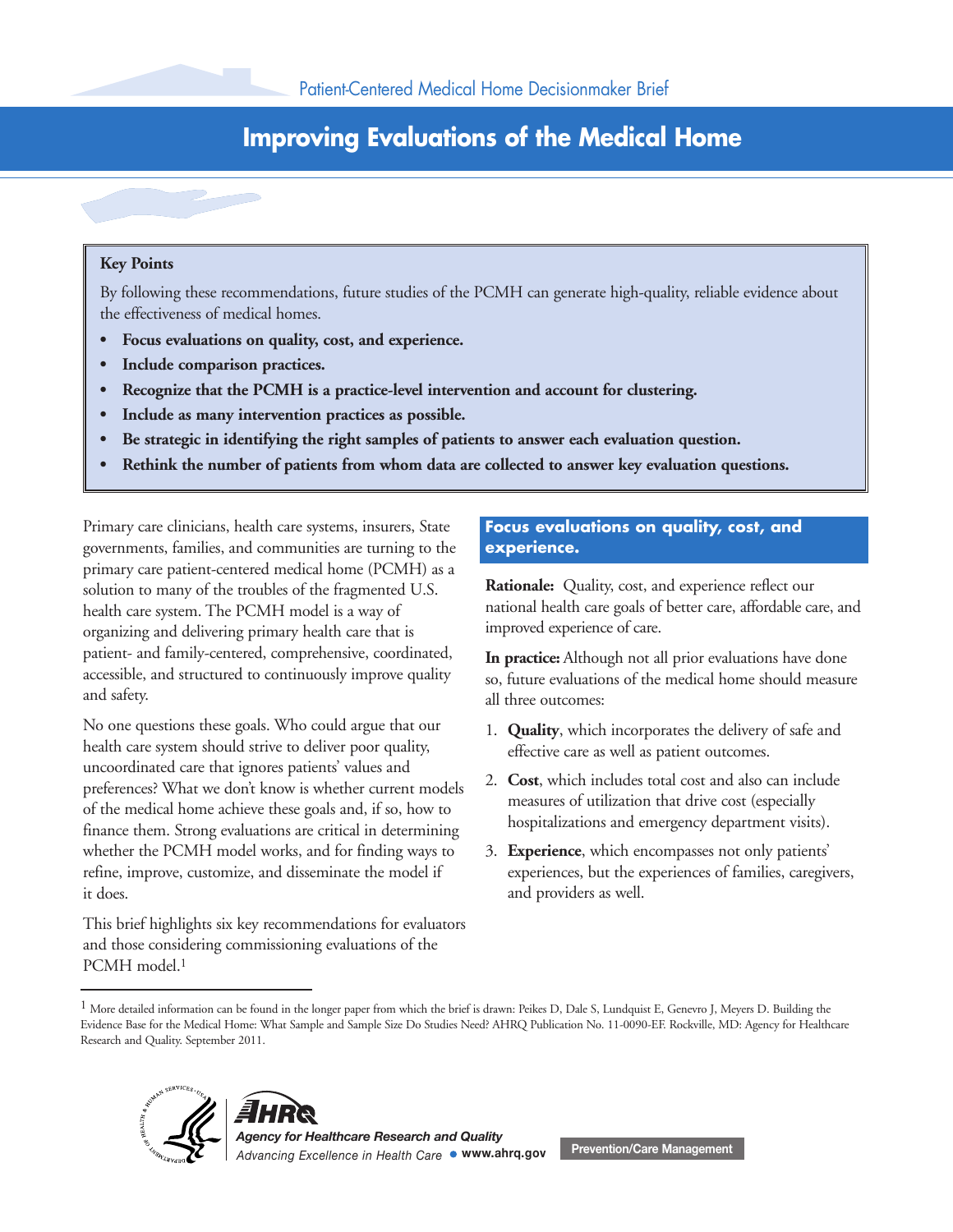#### **Include comparison practices. Evaluations with comparisons are more valuable than those without.**

**Rationale:** Gathering data from comparison practices (practices that do not receive the intervention) makes it possible for evaluations to demonstrate that changes in outcomes are the result of the intervention. Without comparison practices, it is not possible to identify and control for changes that would have occurred in the absence of the intervention.

**In practice:**Evaluation designs typically reflect compromises between research rigor and the limitations imposed by practical considerations (such as the availability of resources or interested participants). Investing in a high-quality study design makes it more likely that findings of the evaluation will be valid, reliable, and useful.

Study designs are ranked according to the quality of evidence they can produce:

- *Excellent:* **Randomized-control studies.** Randomly assigning interested practices to an intervention or comparison group is among the most powerful and definitive of evaluation designs. When studies of this type are well-implemented, changes in outcomes can be attributed to the intervention itself.
- *Very good:* **Matched comparison studies.** Selecting the comparison group using statistical matching can provide very good evidence of the effects of the intervention, if the practices and patients in the intervention and comparison groups are similar before the intervention begins. Intervention and comparison practices should be similar in terms of such characteristics as number and specialty of providers, use of health information technology, patient demographics, and pre-intervention values of the outcome measures of interest.
- *Poor:* **Pre-post evaluation.** This type of study design, which compares values of outcome measures before and after the intervention, does not include a comparison group. This makes it difficult to conclude that changes observed are due to the intervention.

## **Recognize that the PCMH is a practice-level intervention.**

**Rationale:** In evaluations of the PCMH, the practice (rather than the individual patient) is the unit of intervention. This is because implementing the PCMH changes the entire practice, rather than changing care for just one patient or even one clinician's patients. Being available for late-night hours or email consultations, building a patient registry, and working in clinical teams are expected to improve care for all patients. It is not feasible, perhaps not even possible, to deliver most components of PCMH-type care to only some patients within a primary care practice.

Because the intervention affects all patients in a practice, evaluations need to account for *clustering*. Clustering occurs when outcomes for patients within a practice (that is, a cluster) are more similar to each other than to outcomes for patients in other practices, because of systematic differences between the practices. If clustering is ignored, the likelihood of concluding that an intervention works *when it does not* can be very large.

**In practice:**Hire good statisticians and involve them early in the evaluation planning process, not just in analyzing data.

Clustering affects calculations of statistical power, which are part of the evaluation design process. Evaluation designs must take clustering into account when estimating the number of practices and patients that are needed to ensure that the evaluation has adequate power to detect changes in outcomes. Analyses must also take clustering into account to accurately estimate whether findings are real or due to chance.

## **Include as many PCMH practices as possible.**

**Rationale:** For evaluations of the medical home, the number of practices rather than the number of patients included in the evaluation determines the statistical power of the study.

Statistical power is the ability of an evaluation to detect a given level of change in outcomes and demonstrate with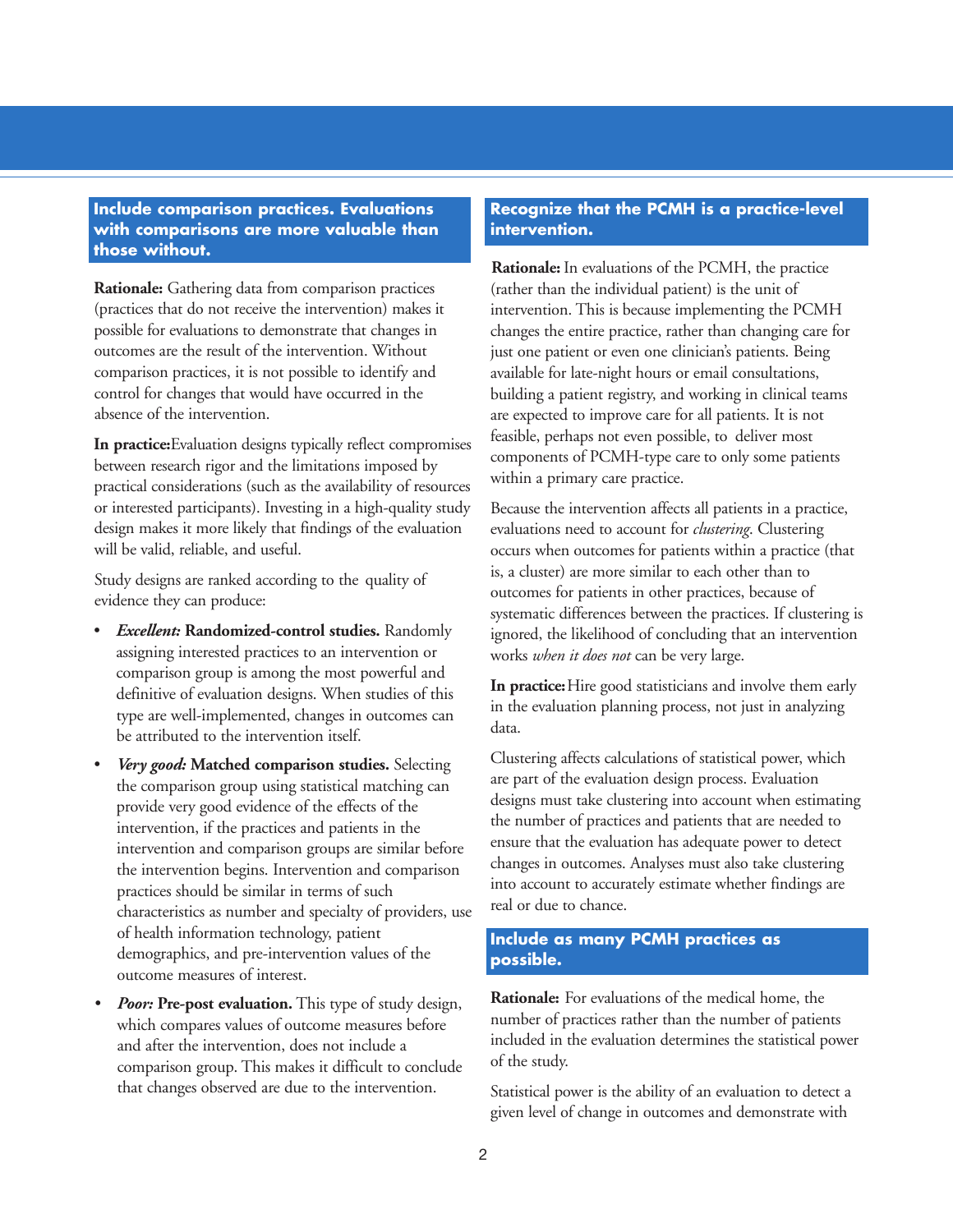confidence that the changes are real. The more statistical power a study has, the smaller the effect it will be able to detect.

Many factors contribute to the statistical power of an evaluation, but sample size is crucial. When an intervention changes the way a whole practice operates, the number of practices, rather than the number of patients, determines the sample size. Therefore, increasing the number of practices in the evaluation increases the statistical power of the evaluation.

Evaluators are responsible for proposing evaluation designs that have the statistical power to detect *plausible effects* of the intervention. Plausible effects are those that can reasonably be expected to occur in key outcome variables as the result of the intervention. Estimates of plausible effects are typically based on previous research findings and the experience of the intervention designers, and are determined by the type of intervention and its intensity. For example, an evaluator might be asked to evaluate a PCMH intervention that was anticipated to have a plausible effect of a 40 percent increase in the delivery of a selected preventive service or a 5 percent reduction in emergency department utilization. Evaluators should also consider the size of effect that would be meaningful to policymakers. Evaluations should be designed to have sufficient statistical power (including having enough practices) to detect changes that are both plausible and large enough to be meaningful to policymakers.

**In practice:** Increasing the number of practices in a study greatly increases the likelihood that the study will be able to detect the effects of an intervention.

The following can be used as a general rule, although the actual numbers will vary for each market, outcome, and patient population:

*Evaluations with fewer than 20 intervention practices* typically will lack the statistical power to be able to detect plausible effect sizes for many key outcome measures, although well-designed evaluations may have the statistical power to detect effects on some well-chosen measures of quality and patient experience. Smaller PCMH interventions should still be evaluated, however. Evaluations that do not have adequate statistical power can be considered "exploratory" (hypothesis-generating) studies that is, studies that suggest questions for future evaluation but do not provide definitive evidence. They can also be valuable if grouped together with other studies for analysis.

*Evaluations with 20-100 intervention practices* may have the statistical power to detect plausible effects on cost and service use outcomes among patients with multiple chronic conditions (see recommendation #5 for more on this issue). They also are likely to be able to detect effects among all patients for measures of quality and patient experience.

*Only evaluations with well over 100 intervention practices* are likely to be able to demonstrate effects on cost and service use outcomes across all patients. These evaluations will also have the statistical power to detect effects on the full range of quality and experience outcomes.

**Be strategic in identifying the right samples of patients to answer each evaluation question.**

**Rationale:** Transforming a practice into a medical home is expected to have beneficial effects for most or all patients, but there are likely to be bigger changes in some of the most critical outcome measures for a subset of patients who already use the most services. In addition, there is less variation in cost and service use among this subset of patients than across all patients in a practice. Lower variation improves the statistical power of the evaluation. Increased power makes it possible to detect smaller changes and more likely that a change of any size will be demonstrated to be significant. Thus, it is acceptable, even advantageous, to measure some outcomes in subgroups of patients within the medical home.

**In practice:** Treat all patients, measure costs across the entire intervention, but look for statistically significant changes in cost and service use among patients with chronic illnesses.

Data for different outcomes can be tracked using different samples of patients within a practice. The ability to detect changes in cost and utilization outcomes among people with chronic diseases is much greater than it is among the general patient population.